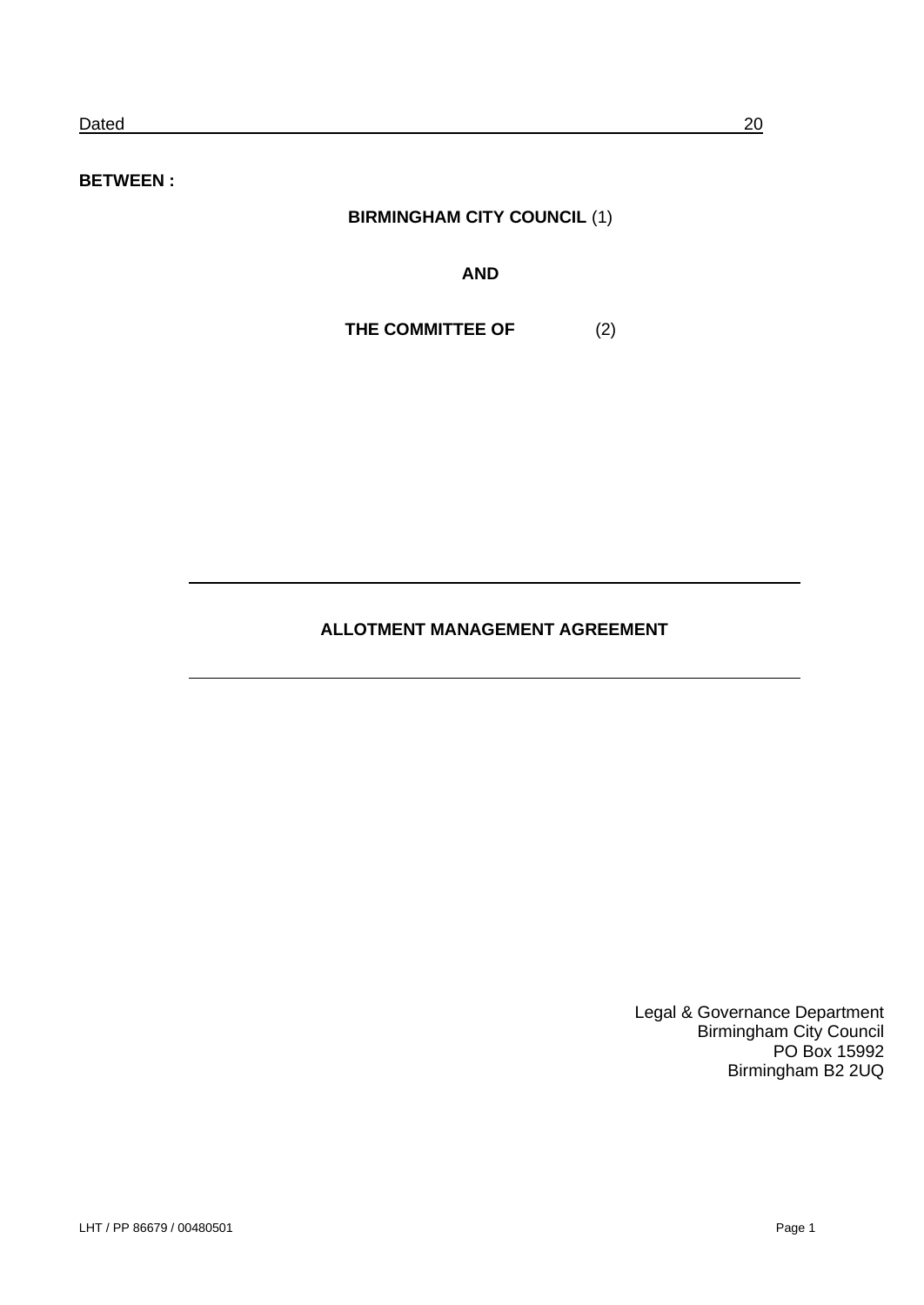| <b>THIS AGREEMENT</b> is dated the | day of | 2019 |
|------------------------------------|--------|------|
|------------------------------------|--------|------|

#### PARTIES

1 **BIRMINGHAM CITY COUNCIL** ("the Council") of the Council House, Victoria Square Birmingham; and

#### 2 **THE COMMITTEE OF ALLOTMENTS ASSOCIATION** ("the Association") of

#### INTRODUCTION

- 1 The Committee of the Association has been duly authorised and appointed by the Association to enter into this Agreement on behalf of the Association.
- 2 The Council owns the land shown edged green on the attached Plan which is divided into plots some of which have been let to members of the Association for cultivation as allotment gardens as shown on the Plan.
- 3 By section 29 of the Small Holdings and Allotments Act 1908 the Council is entitled to appoint allotment managers.
- 4 The Committee of the Association consists of the persons whose names and addresses appear in Schedule 1.
- 5 It has been agreed that the allotments shall be controlled and managed by the Association as agents for the Council on the terms and conditions set out in this agreement.

#### IT IS AGREED:-

#### 1 **DEFINITIONS**

1.1 In this agreement the following words and expressions are to have the following meanings unless the context requires otherwise:-

| Allotments                               | allotment gardens on the Site as identified on the<br>Plan and the term 'Allotment' shall be construed<br>accordingly                                                                                                                                 |
|------------------------------------------|-------------------------------------------------------------------------------------------------------------------------------------------------------------------------------------------------------------------------------------------------------|
| <b>Allotment Rules</b>                   | rules made by the Council under Section 28 of the<br>Small Holdings and Allotments Act 1908 from<br>time to time. A copy of the current rules is set out<br>in Schedule 2 or such amendments as may be<br>introduced by the Council from time to time |
| <b>Allotments Officer</b>                | the Officer appointed by the Council to manage its<br>Allotments                                                                                                                                                                                      |
| <b>Allotments Consultative Committee</b> | The joint group formed of Council Allotment<br>Officers and representatives of the BDAC through<br>which consultation on allotment management<br>matters is conducted.                                                                                |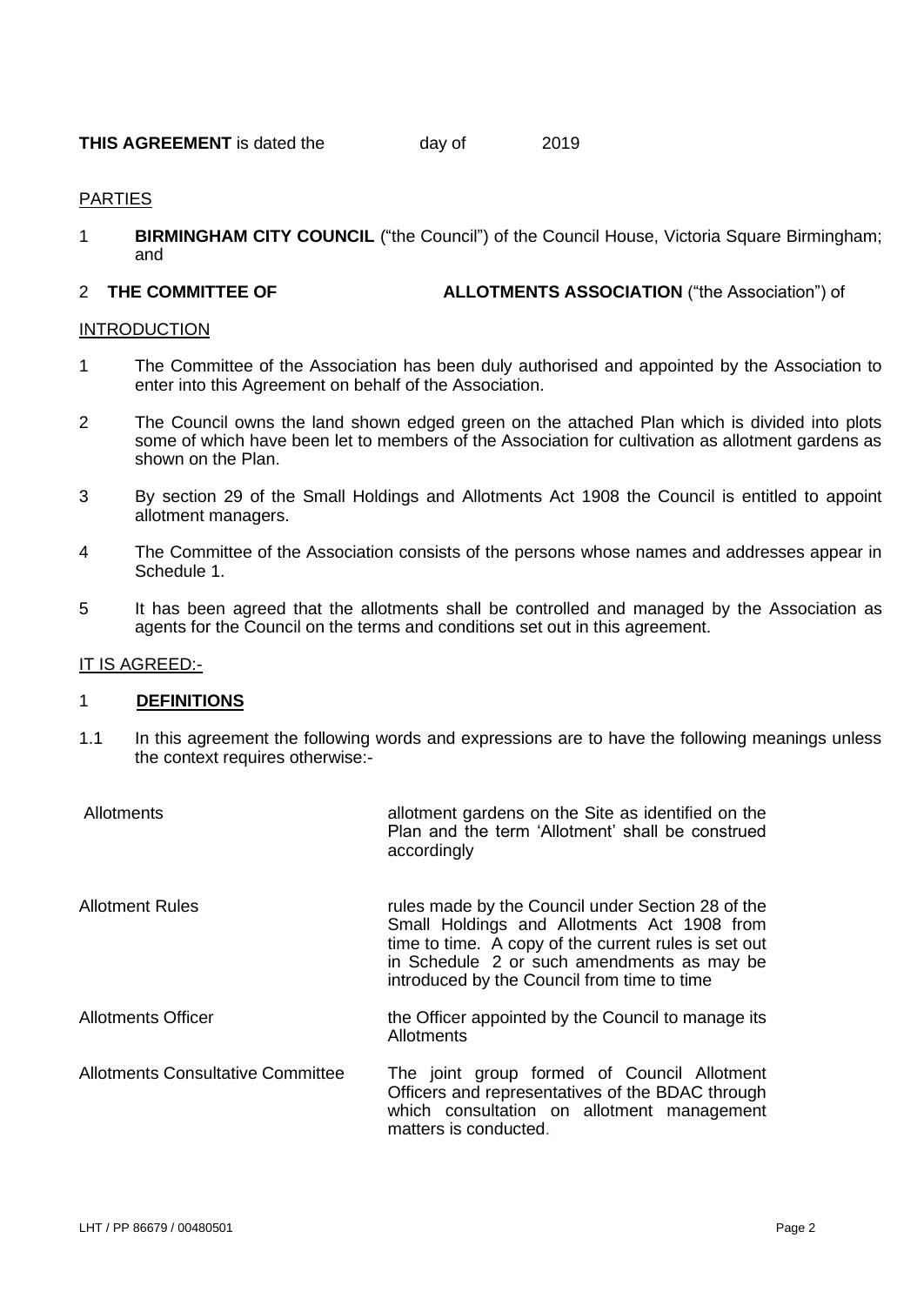| The Association                  | the Committee members all of which are party to<br>this Agreement                                                                                                                                                                                         |
|----------------------------------|-----------------------------------------------------------------------------------------------------------------------------------------------------------------------------------------------------------------------------------------------------------|
| <b>BDAC</b>                      | The members of the unincorporated association<br>known as the Birmingham & District Allotments<br>Confederation                                                                                                                                           |
| the Council                      | Birmingham City Council and its Officers                                                                                                                                                                                                                  |
| the Committee                    | the members of the Association or other body<br>which according to the constitution of the<br>Association is responsible for managing its affairs                                                                                                         |
| the Constitution                 | the ratified constitution of the Association in so far<br>as it relates to this Agreement                                                                                                                                                                 |
| Devolved Budget                  | The funds provided by the Council to cover the<br>Association's maintenance liabilities under this<br>Agreement                                                                                                                                           |
| Due Date                         | 1 October annually                                                                                                                                                                                                                                        |
| Income Return                    | The form specified by the Council setting out the<br>rents collected by the Association                                                                                                                                                                   |
| The Flo Pickering Memorial Fund  | The fund established as the holding account for<br>any capital receipts arising from the disposal of<br>allotment land or other assets. The Fund is<br>administered jointly by the Council and the BDAC<br>through the Allotments Consultative Committee. |
| <b>Locally Appointed Adviser</b> | independently appointed to<br>tenants<br>assist<br>Associations in carrying out their functions under<br>this Agreement                                                                                                                                   |
| <b>Management Committee</b>      | Those members and Officers of the Committee<br>appointed to undertake those functions described<br>in this Agreement                                                                                                                                      |
| The Robins Fund                  | The Fund created from the sale of the Robins<br>Allotments site and administered by the Council.<br>The Fund is administered jointly by the Council<br>BDAC through the Allotments<br>and<br>the<br>Consultative Committee.                               |
| Officer                          | <b>Officer of Birmingham City Council</b>                                                                                                                                                                                                                 |
| Tenancy                          | the letting of a designated Allotment under a<br>formal Tenancy Agreement between the Council<br>and the Tenant                                                                                                                                           |
| Tenant                           | person to whom Allotments on the Site have been<br>let and the term Tenant will be construed<br>accordingly                                                                                                                                               |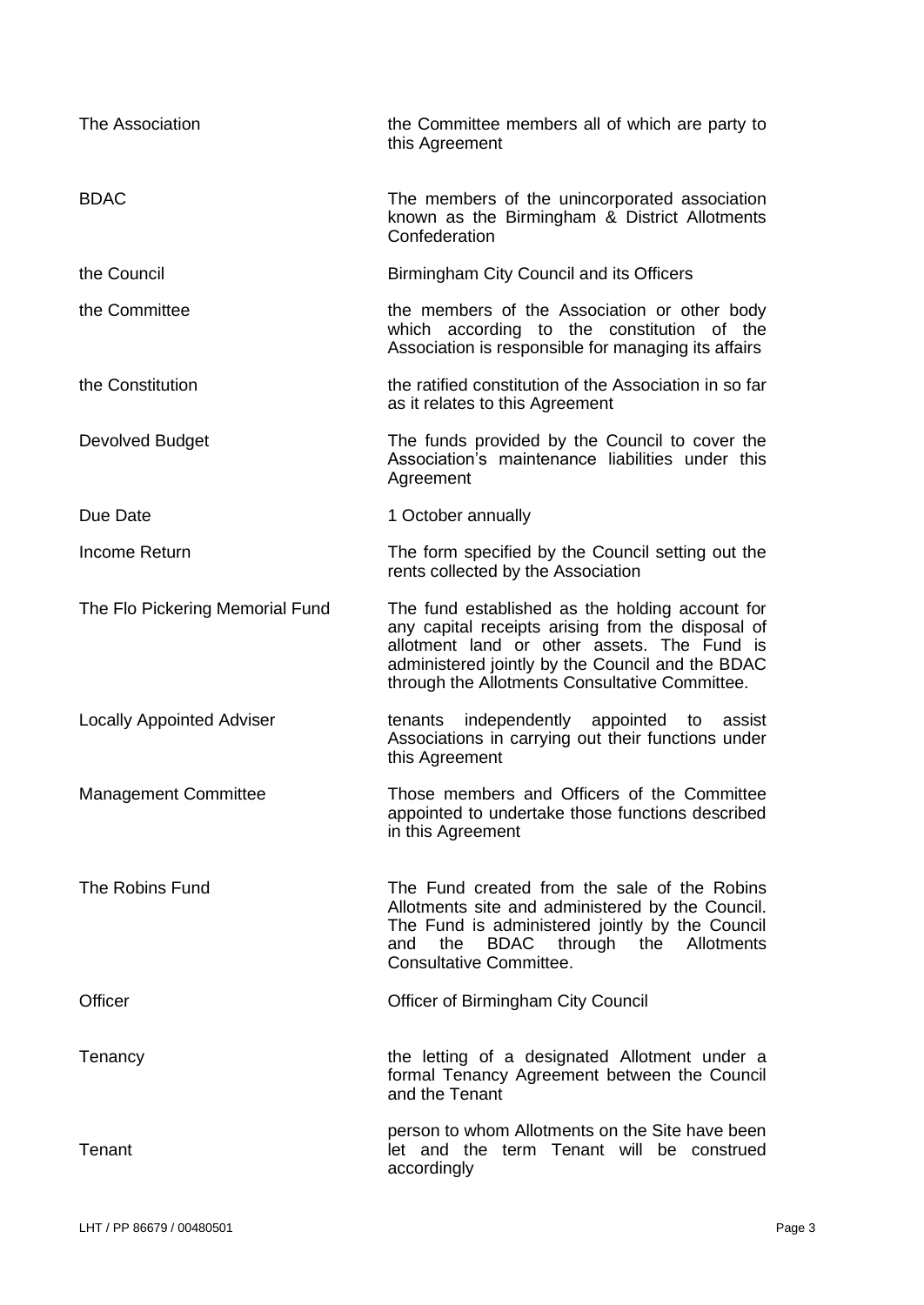| <b>Tenancy Agreement</b> | The form issued by the Council creating a<br>Tenancy between the Council and the Tenant        |
|--------------------------|------------------------------------------------------------------------------------------------|
| the Plan                 | the plan annexed to this Agreement which is for<br>identification purposes only                |
| Rents                    | rents payable by Tenants for Allotments                                                        |
| the Shed                 | the shed or pavilion provided by the Council for<br>the Association's use in managing the Site |
| the Site                 | the Allotment site shown edged green on the Plan                                               |

- 1.2 References to statutory provisions include all subsequent legislation amending replacing or relating to them.
- 1.3 Reference to clauses and sub-clauses are to clauses and sub-clauses of this Agreement.
- 1.4 The headings to this Agreement are not to affect its construction or interpretation.

## 2 **MANAGING AGENCY**

In consideration of the payments made to the Association the Council appoints the Association as its managing agent for the Site and the Association agrees to manage the Site on the terms and conditions set out in this agreement.

## 3 **ASSIGNMENT**

3.1 The Association shall not assign this Agreement.

## 4 **OBLIGATIONS OF THE ASSOCIATION**

#### **Rents**

- 4.1 The Association shall use its best endeavours to collect all Rents and penalties due and payable in respect of the Allotments on the Site. The Association shall submit payment of the amounts due to the Council at regular intervals but in any event no later than 1 month after collection or as otherwise specified by the Council in writing
- 4.2 The Association shall seek to collect the Rent due from each Tenant on its register promptly and efficiently by the date the Council sets or the due date and shall pass a copy of the rent receipt for each Tenant and Income Return form to the Council at regular intervals during the rent collection period
- 4.3 The amounts of the Rents are to be set by the Council and advised to the Association
- 4.4 The Association shall be authorised to issue only official receipts to Tenants for Rent collected by them and such receipts where properly issued will be accepted by the Council as evidence of payment of rent.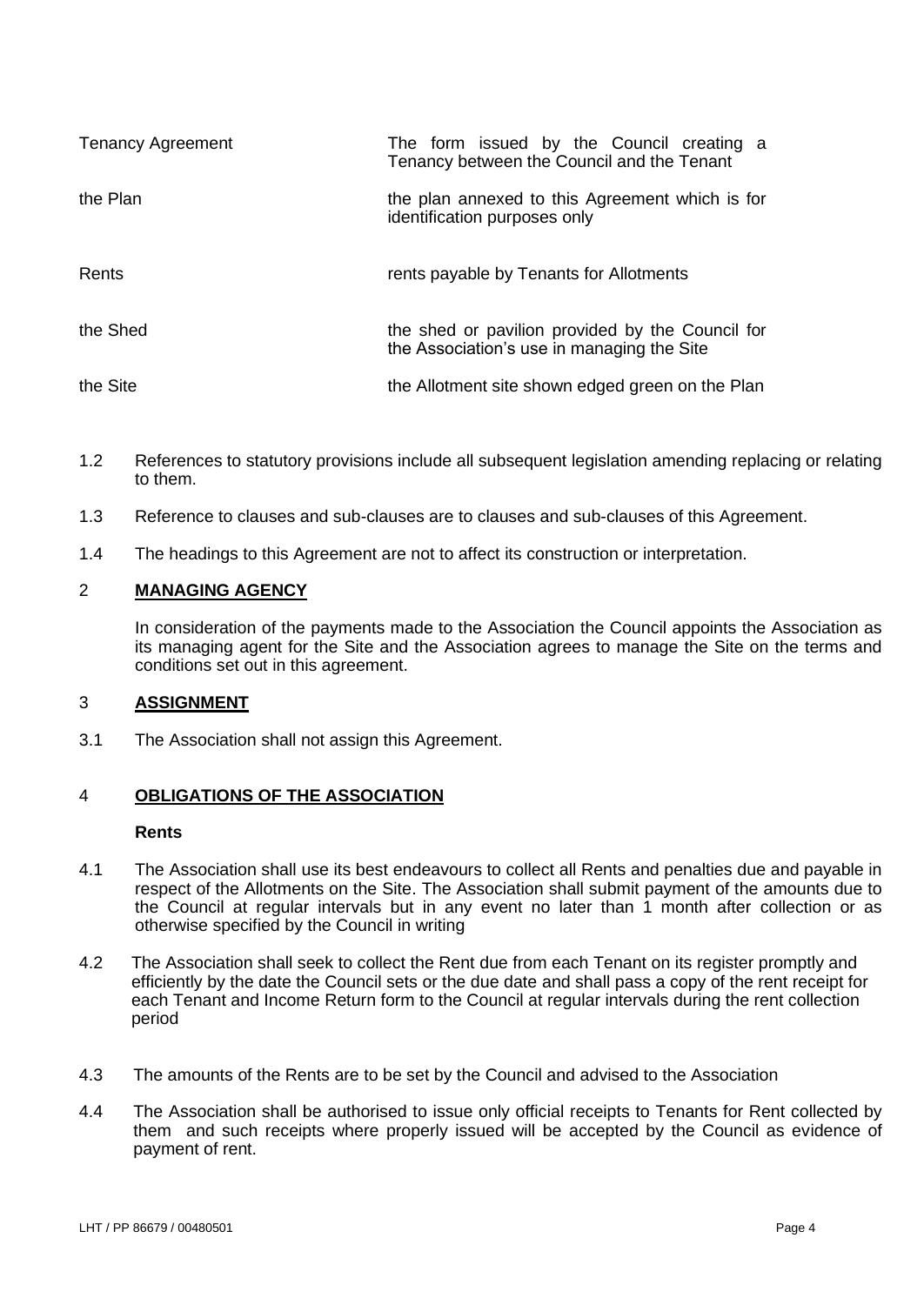- 4.5 The Association may not delegate the collection of Rents payable by the Tenants or the maintenance of the register under sub-clauses 4.1-4.4 to anyone other than a Committee member
- 4.6 Those members of the Management Committee engaged in the collection of Rent and letting of plots will, where required, receive training from the appropriate Allotment Officer before undertaking those functions. The BDAC will be invited to participate in such training.

#### **Financial Management**

- 4.7 The Association shall observe and apply the requirements set out in this Agreement and Schedules 5, 6 and 7 in carrying out its financial management responsibilities
- 4.8 If the Association is wound up any sum due to the Council in respect of Rents already collected is to be a first charge on the assets of the Association.

#### **Plot letting**

- 4.9 The Association shall act as the agent of the Council in letting plots on the Site and in the management of the Site in accordance with the Council's Allotment Rules and on the basis of such Tenancy Agreements as the Council issues following consultation with the BDAC.
- 4.10 The Association shall arrange for each new Tenant to complete a Tenancy Agreement as supplied by the Council from time to time and to be given a copy of the Council's current Allotment Rules. A Tenancy Agreement must also be completed for a change of plot or where the designation of a plot changes.
- 4.11 In letting Tenancies for vacant Allotments the Association shall not discriminate as defined by the Equality Act 2010 between applicants on the basis that an individual possesses a single protected characteristic or a combination of protected characteristics which include gender, sexual orientation, gender reassignment, pregnancy and maternity, marital status, race, ethnic origin, religion or belief, disability, or age and shall observe the Allotment Rules. No person may access an Allotment until a Tenancy Agreement has been completed and given to them.
- 4.12 The Association shall not let an Allotment to any person in respect of whom the Council has notified the Association that an Allotment is not to be let to.
- 4.13 The Association shall keep an up to date register of the names and addresses of all Tenants containing a record of all Rent payments by each Tenant and this record must be available for inspection by the Council at any reasonable time by arrangement with the Association. Personal information must be managed in accordance with the General Data Protection Regulation (GDPR) 2018 and any subsequent amendments.
- 4.14 The Association shall take all reasonable measures to let Allotments which become vacant as soon as possible.

#### **Repairs and maintenance**

4.15 The Association shall carry out all maintenance required under clause 8.2 in so far as this satisfies the conditions in Schedule 3 as soon as possible to the extent of the funds available to it for such repairs. In the event of emergency or major repairs being required the Association may submit an application via the BDAC for funding from the Council.

#### **Allotment Rules**

4.16 The Association shall ensure Tenants observe the Allotment Rules or the instructions of any appointed Allotments Officer or any responsible Officer on the Council's behalf.

.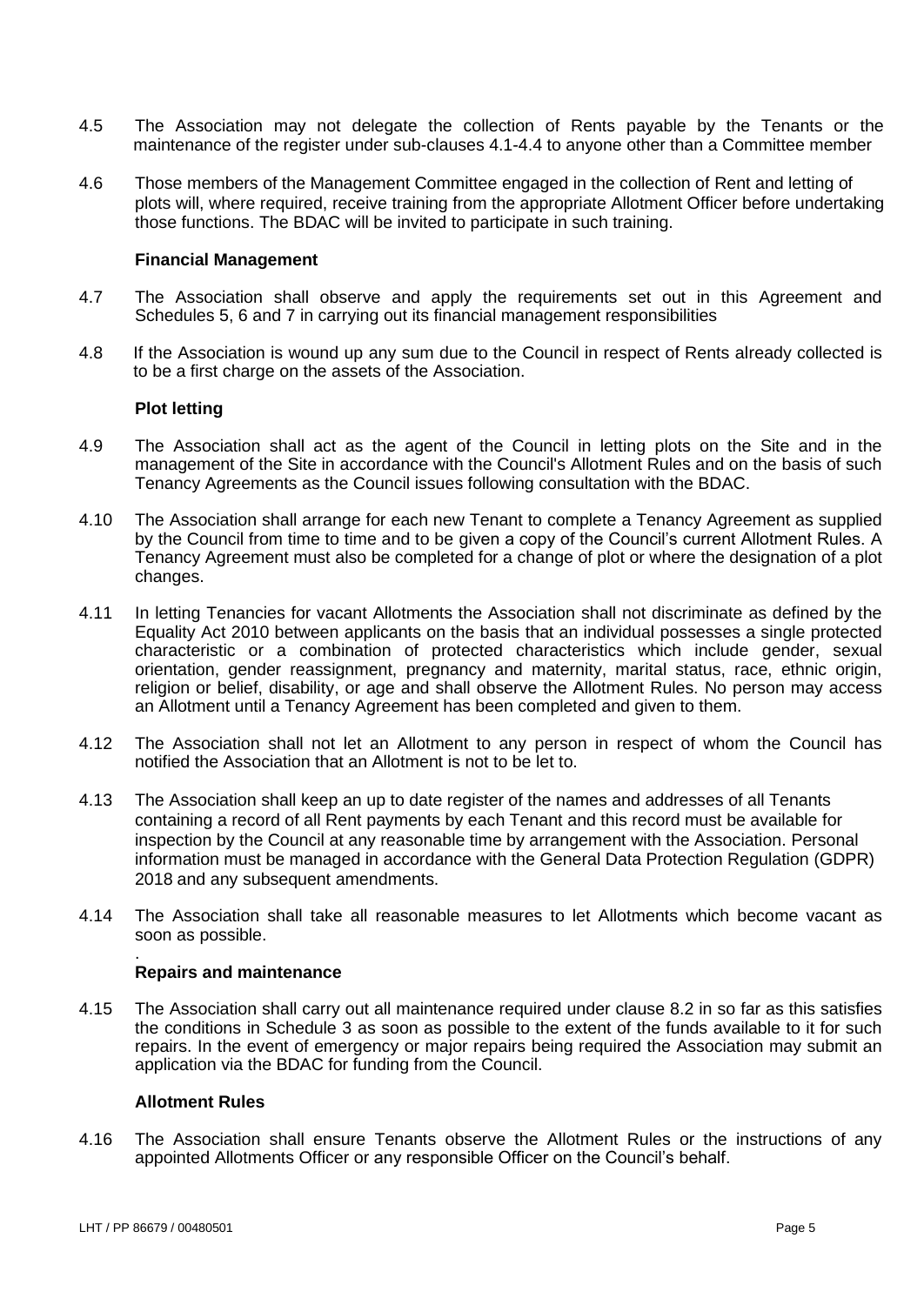- 4.17 The Association is not allowed to authorise any departure from the Allotment Rules by a Tenant.
- 4.18 The Association shall not do anything whereby compensation may be payable to a Tenant.

#### **Plot Cultivation**

- 4.19 The Association shall monitor the standard of plot cultivation make a review by 30 April each year and where necessary will issue a Letter of Concern to tenants and inform the Council where it has done so. On review, the Association may ask the Council to issue a Notice of Re-entry.
- 4.20 The Association may issue a Letter of Intent between 1 October and the end of February and carry out a review by 30 April.
- 4.21 In carrying out inspections required under this sub-clause 4.19 20 above, only Officers of the Association or members appointed by the Management Committee and accompanied by a Committee Officer may enter a Tenant's plot to carry out this function.

#### **Complaints and disputes**

- 4.22 The Association shall apply the Allotment Rules and carry out the investigation of any complaints or disputes involving Tenants. Assistance may be sought from Locally Appointed Advisers who may advise or mediate in such matters. Guidance is provided in Schedule 8 of this Agreement.
- 4.23 After considering breaches of the Allotment Rules the Association may recommend to their Locally Appointed Adviser that the tenancy of the Allotment be terminated but only after a meeting of the Committee. Any recommendation is to be submitted together with evidence to the BDAC but will not be binding on the Council. The Council will provide the Association with a written explanation where it does not agree to uphold the Association's recommendation.

#### **Grounds Maintenance**

4.24 The Association will regularly inspect the execution of horticultural maintenance carried out by the Council's service providers and will submit a report at the end of the relevant period to the appropriate Officer on a form provided by the Council.

#### **General**

- 4.25 Maintain an Accident Book for each site and replace the book as necessary.
- 4.26 Settle all bills received from Utility providers for water, gas or electrical services. The Association shall use its reasonable endeavours to monitor and minimise leakage from water supplies and inform the Council of underground leaks requiring repair. Where the Association subsequently obtains a leakage allowance from the water supplier, this shall be repaid to the Council on receipt, if supplementary funding has been made available under Schedule 5.
- 4.27 The Management Committee will be responsible for monitoring health and safety on site in accordance with clause 14.6 below.
- 4.28 Provide a copy of its Constitution if requested by the Council and any subsequent amendments made thereto.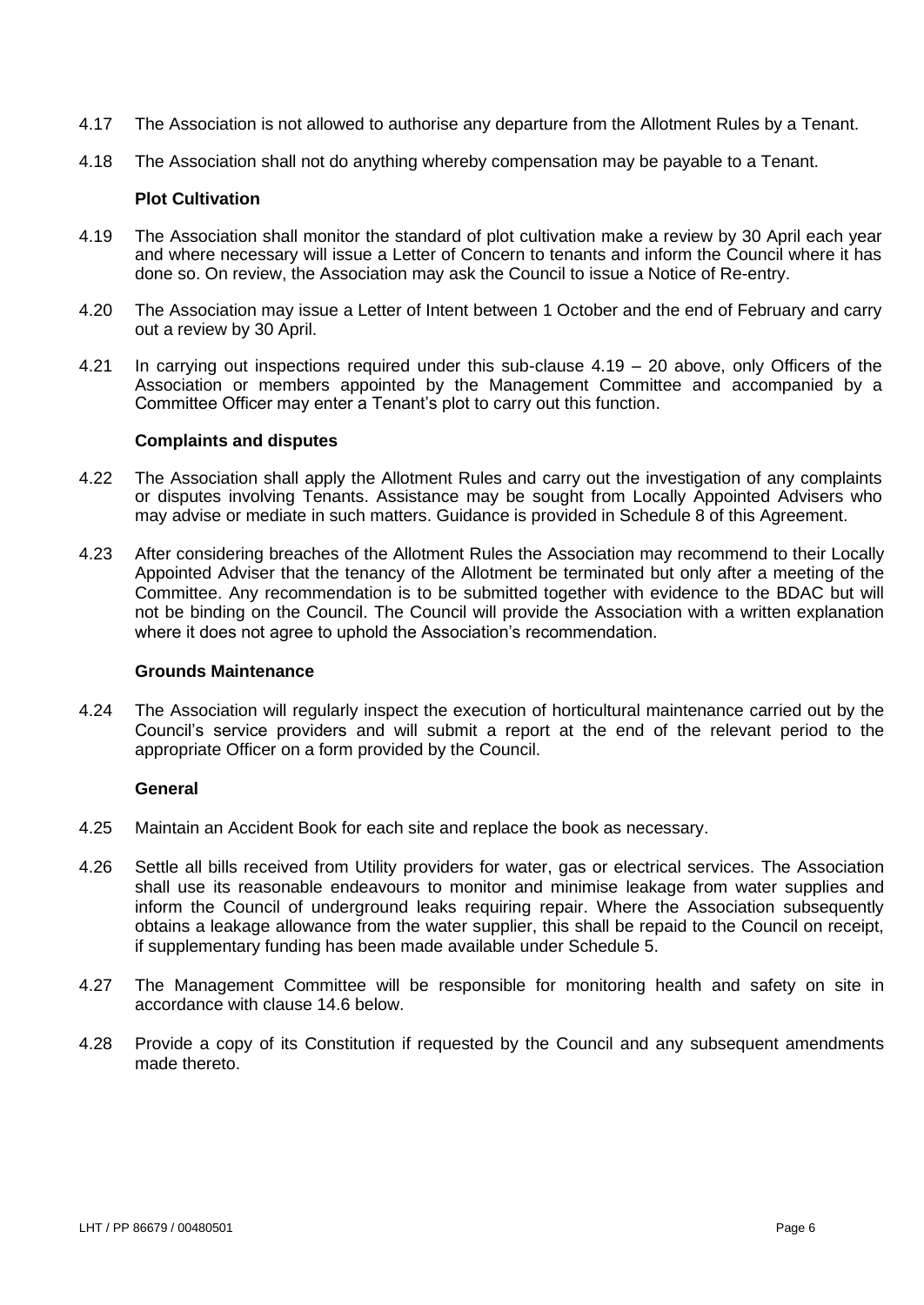## **5 OBLIGATIONS OF THE COUNCIL**

The Council will

- 5.1 be responsible for the strategic management of its allotment sites and Tenants, the application of the Allotment Acts and the Council's Allotment Rules and the provision of guidance to Management Committees.
- 5.2 make any final decision in respect of disputes and complaints provided that the Association has carried out its obligations under this Agreement and where the matter cannot be resolved otherwise by Locally Appointed Advisers or subsequently by the BDAC. Any decision by the Council will be binding on all parties.
- 5.3 provide relevant data and stationery to allow the Association to carry out its responsibilities under this Agreement.
- 5.4 carry out an annual risk assessment of the Site and inform the Association of any risk assessment made and of any relevant recommendations.
- 5.5 carry out statutory inspections of electricity and, where appropriate, gas services and fire extinguishers on the Site but not appliances for which the Association is responsible.
- 5.6 Calculate the amount of any Devolved Budget from its assessment of forecast income and make bi-annual payments to the Association each financial year before the end of April and October commencing 1 April 2019. Make payment of any Management Fee or cleaning materials grant annually by 30 April. The terms of payment are set out in Schedule 4
- 5.7 undertake or pay for emergency or major repairs subject to the availability of funding and consideration of other maintenance priorities. The Allotment Officer will inform the Association in writing if repairs requested by the Association cannot be undertaken.
- 5.8 maintain fire insurance for any buildings on the Site that are owned by the Council.
- 5.9 inform the Association of any warnings, Notices to Quit or Notices of Re-entry issued by the Council
- 5.10 issue Notices to Quit where Rent has not been paid within the period permitted for settlement and to advise the Association where payment has been made direct to the Council.
- 5.11 provide regular Health and Safety training to the Committee under clause 14.6 of this Agreement.
- 5.12 Consider any recommendations for the issue of warnings or eviction notices received from the BDAC after due investigation by the Association and Locally Appointed Adviser and to inform the parties in writing of the reason(s) for not upholding any recommendation
- 5.13 oversee the performance of its horticultural service providers on the basis of reports submitted by Associations under clause 4.24 above and advise the Association of any remedial action taken.
- 5.14 provide an official Accident Book for each site if this has not already been supplied to the **Association**
- 5.15 manage any capital receipts credited to the Flo Pickering Memorial Fund and consult with the BDAC via the Allotments Consultative Committee (or succeeding joint consultative forum) about the use of such funds.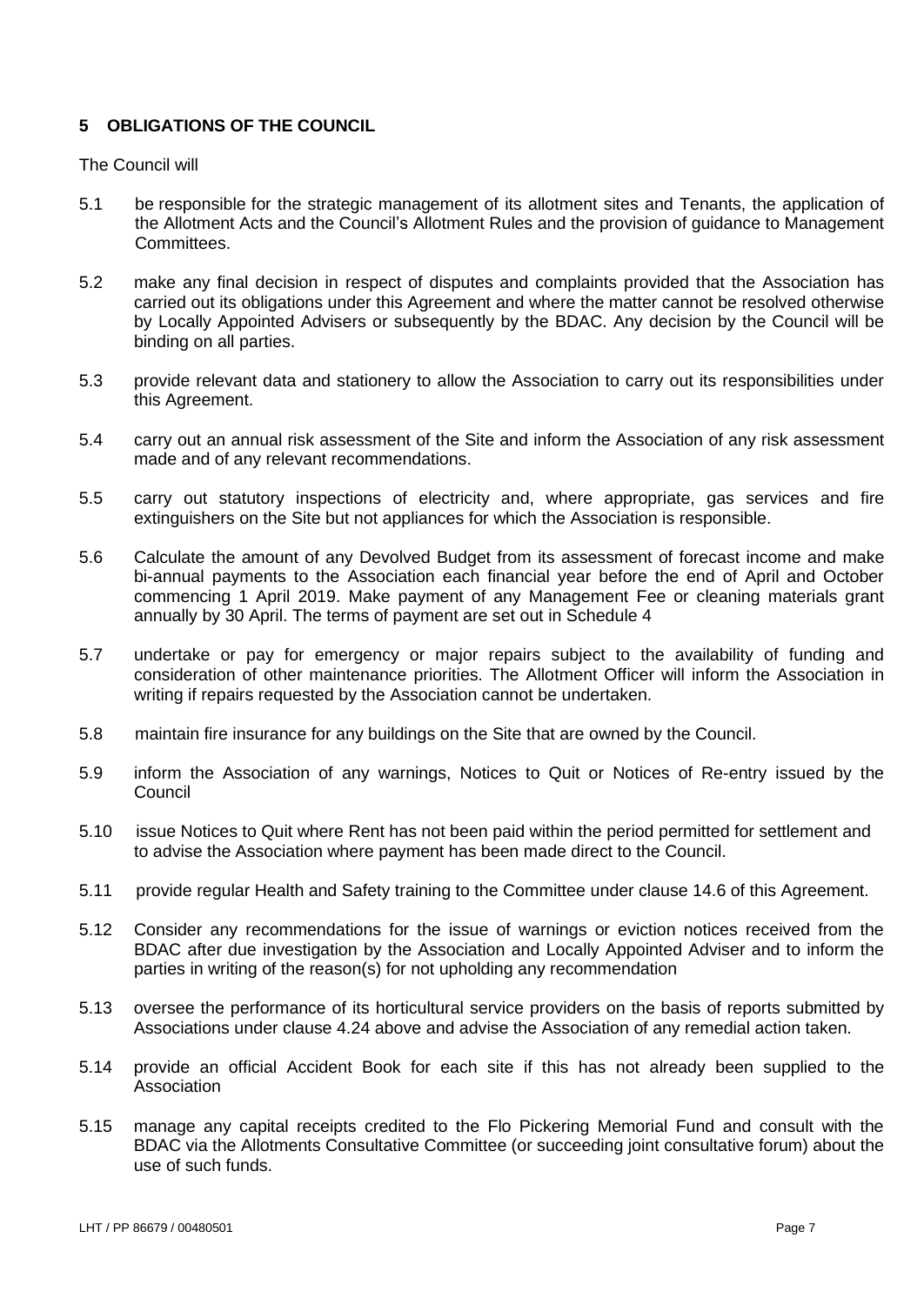- 5.16 manage the Robins Fund and consult with the BDAC via the Allotments Consultative Committee (or succeeding joint consultative forum) regarding the issue of grants.
- 5.17 provide training in administrative procedures necessary to fulfil the Association's obligations under this Agreement
- 5.18 provide temporary supplementary funding to meet additional charges arising from proven water leakage (subject to clause 4.26 and Schedule 5)

## 6 **RECORDS**

- 6.1 The Association must maintain proper accounting records of all receipts and payments in connection with the Devolved Budget and provide an annual statement of Income and Expenditure to the 31 March each year in the form set out in Schedule 7.
- 6.2 Receipts and invoices for any charges assigned to this account shall be open to inspection by the Council at any reasonable time and on reasonable notice.

#### 7. **INSURANCE AND INDEMNITY**

- 7.1 The Association agrees to indemnify the Council in respect of all claims damages charges and costs which arise out of or in consequence of the exercise of its management responsibilities under this Agreement.
- 7.2 Public Liability insurance providing cover up to £5m will be obtained on behalf of the Association in respect of its liabilities under this Agreement and the cost of premiums will be met by the Council. Such insurance will cover public liability (including events), member to member liability, member's personal liability, Employers liability and Landlord's indemnity. It will not cover the Association's own liabilities in relation to its own activities or risks (e.g. cash loss, property or equipment that it owns)

## 8. **INCOME & EXPENDITURE ACCOUNT**

- 8.1 The Association must maintain a record of income and expenditure relating to its Devolved Budget in the form set out on Schedule 7 of this Agreement.
- 8.2 The Association may use such income received from the Council to meet the costs of the following:
	- a) repairs and maintenance within the conditions set out in Schedule 3
	- b) horticultural maintenance where agreed by the Council
	- c) all charges for water and sewerage services
- 8.3 Subject to funds being available within its Devolved Budget the Association shall comply with any written instruction from the Council to carry out repairs which it can reasonably be expected to carry out.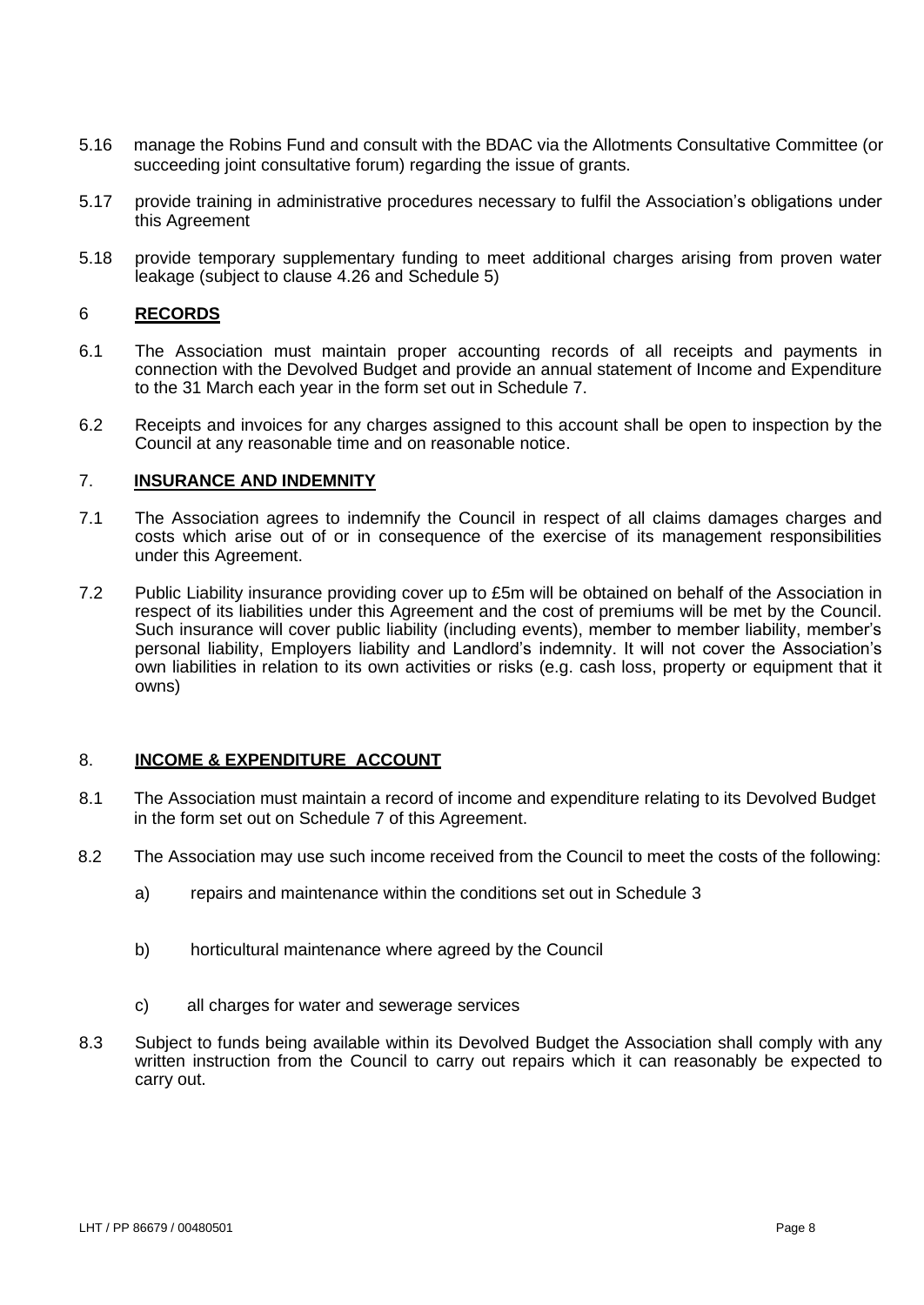#### 9 **TERMINATION OF TENANCIES**

9.1 The Council reserves to itself the right to terminate any of the Allotment tenancies by notice to quit and also the right to exercise the powers of re-entry and all other powers and remedies conferred upon it by the Allotment Acts 1908 to 1950 or by the Allotment Rules.

## 10. **USE OF SHEDS**

- 10.1 This clause applies only where the Council makes a shed, chalet or pavilion ("the Shed") available to the Association for use in conjunction with the management of the Site and should be read in conjunction with the letter accompanying this Agreement.
- 10.2 The Association shall be entitled to occupy and use the Shed on the basis of a gratuitous licence from the Council which does not give the Association the right to exclusive possession of the Shed and which may be terminated by the Council at any time.
- 10.3 The Association will pay and discharge any gas and electric charges (including standing charges) which may be payable from time to time on the Shed and shall indemnify the Council against any liability for such items
- 10.4 The Association agrees:
	- a) not to purport to assign, underlet or share possession of the whole or part of the Shed;
	- b) not to pull down, carry out works, alter or add to the Shed without the prior written permission of the Council;
	- c) not to use the Shed for any illegal or immoral purpose or to do or allow anything to be done to the Shed which may be a nuisance to the Council, Tenants or the owners or occupiers of neighbouring premises.
	- d) not to manufacture, supply or sell any intoxicating liquors from the Shed and to ensure that social consumption does not cause a nuisance to others
	- e) not to carry on any trade or business from the Shed other than the purchase and sale of requisites as provided for under Section 49 of the Small Holdings and Allotments Act 1908 to members of the Association for use in connection with cultivation of the Allotments on the Site;
	- f) not to store any vehicles in the Shed;
	- g) not to store any inflammable materials including petrol, oil fuel or lubricants into or store them in the Shed;
	- h) to place all materials in the Shed in such a way as to allow air circulation to the inside walls of the Shed so as to minimise the possibility of rot;
	- i) not to place, bring or store anything in the Shed which does not belong to the Association or its members;
	- j) to ensure the Shed is locked and secure at all times when not in use;
	- k) to allow the Council and its officers to exercise its rights to enter into the Shed at any reasonable time by arrangement with the Association except in the case of emergency;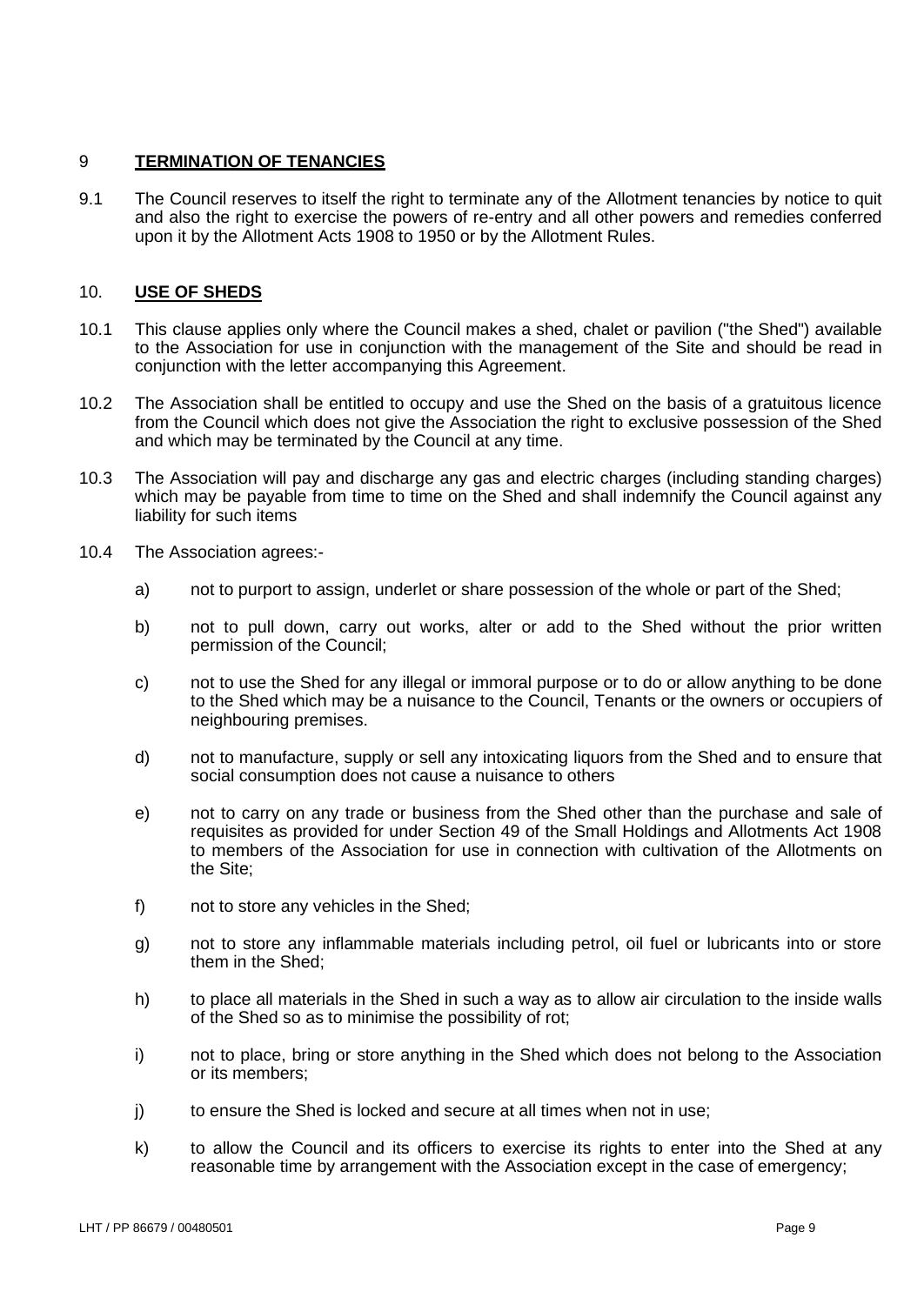- l) to use the Shed only for the purposes of the Association and to use it solely in connection with the cultivation of the Allotments and for the benefit of Tenants;
- m) to indemnify the Council against all liability costs and damages arising out of or in connection with the use of the Shed by the Association to the extent that the Council does not receive the proceeds of an insurance policy on the Shed towards such liability costs or damages and with the intent that the Association's liability shall not exceed its assets at the date of any incident leading to liability under this clause;
- n) to vacate the Shed on request by the Council and to remove all items placed in it belonging to the Association or its members and any other items the Association has allowed to be placed in the Shed.
- 10.5 On termination of the Association's licence to occupy the Shed the Council may remove and (at the cost of the Association) deliver to any of the Association's Officers any items left in it 30 days after the date by which the Association had been requested to give up occupation.
- 10.6 The Council shall insure the shed against damage or loss through fire and shall be responsible for the maintenance of the Shed insofar as funds allow. If the Shed is damaged or destroyed the Council shall not be obliged to repair or replace it.

## 11. **SUBSTITUTION OF OFFICERS TO THE ASSOCIATION**

- 11.1 The Association may by resolution duly passed in accordance with its Constitution displace the Committee or any of its members and substitute others in their place who shall be agents for the members of the Association at the time the resolution is passed. Where meetings are held to reelect committee members Officers from the Council may attend such meetings in the capacity of observers.
- 11.2 The Association Secretary must formally notify the Council in writing (on a form provided by the Council) of changes to the membership of the Committee from time to time within 14 days of those changes taking place and this notice must contain full details of all appointed Committee members.
- 11.3 If any member of the Committee or a person collecting Rents is reasonably suspected by the Council of dishonesty or misconduct in relation to the collection of Rents or otherwise that person shall, following investigation by the Association and on the recommendation of the BDAC, be removed immediately by the Association as a member of its Committee and shall have no further authority to collect Rents or otherwise act on behalf of the Association under this Agreement. Any person so excluded will only be permitted to resume the collection and handling of rents with the Agreement of the Council, the BDAC and the Association.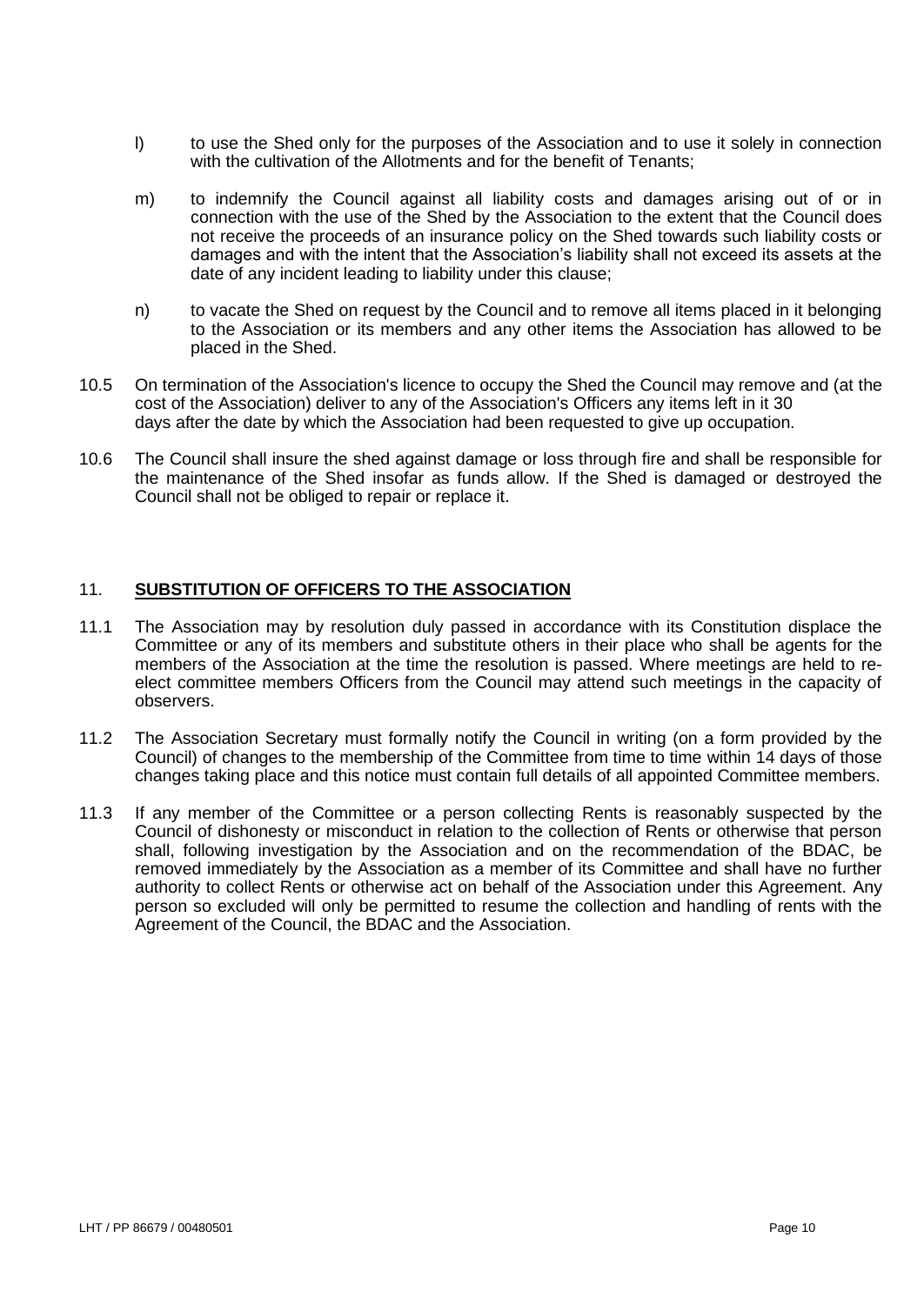## 12. **FORCE MAJEURE**

- 12.1 In the event of any cause beyond their reasonable control, neither party to this Agreement shall be liable to the other for any delay in performance or non-performance of their obligations.
- 12.2 The party affected by such circumstances shall promptly inform the other party in writing.
- 12.3 The time for compliance shall be extended for the length of such delay.

## 13. **DURATION OF THIS AGREEMENT**

- 13.1 This agreement shall commence on 1 April 2019 and continue until 31 March 2024, with an option to extend for a further five years, unless terminated in accordance with the following provisions of this clause.
- 13.2 Either party may terminate this agreement by two months written notice to the other party at any time. Such notice to be given not earlier than 12 months after the commencement of this Agreement. Where this is intended, the Association and the Council shall be required to engage with the BDAC to seek an alternative Management Committee to undertake the management of the site.
- 13.3 The Council may terminate this agreement at any time without prior notice if:
	- a) the Association is in material breach of its obligations under this Agreement and fails to remedy that breach within seven days of a notice from the Council specifying the breach and requiring its remedy; or
	- b) the Association commits a non material breach of the Agreement and fails to remedy the breach within 56 days of a notice from the Council specifying the breach and requiring its remedy; or
	- c) the Association ceases to exist.

In such circumstances the Council will consult the BDAC to seek an alternative Management Committee to undertake the management of the site.

- 13.4 On termination the Rents receivable will be apportioned by reference to time between the Association and the Council such that:
	- a) any Rents receivable in respect of the period after termination shall belong exclusively to the Council and
	- b) the proportion of any Rents which have been collected by the Association relating to the period after termination will be held by the Association on trust for the Council.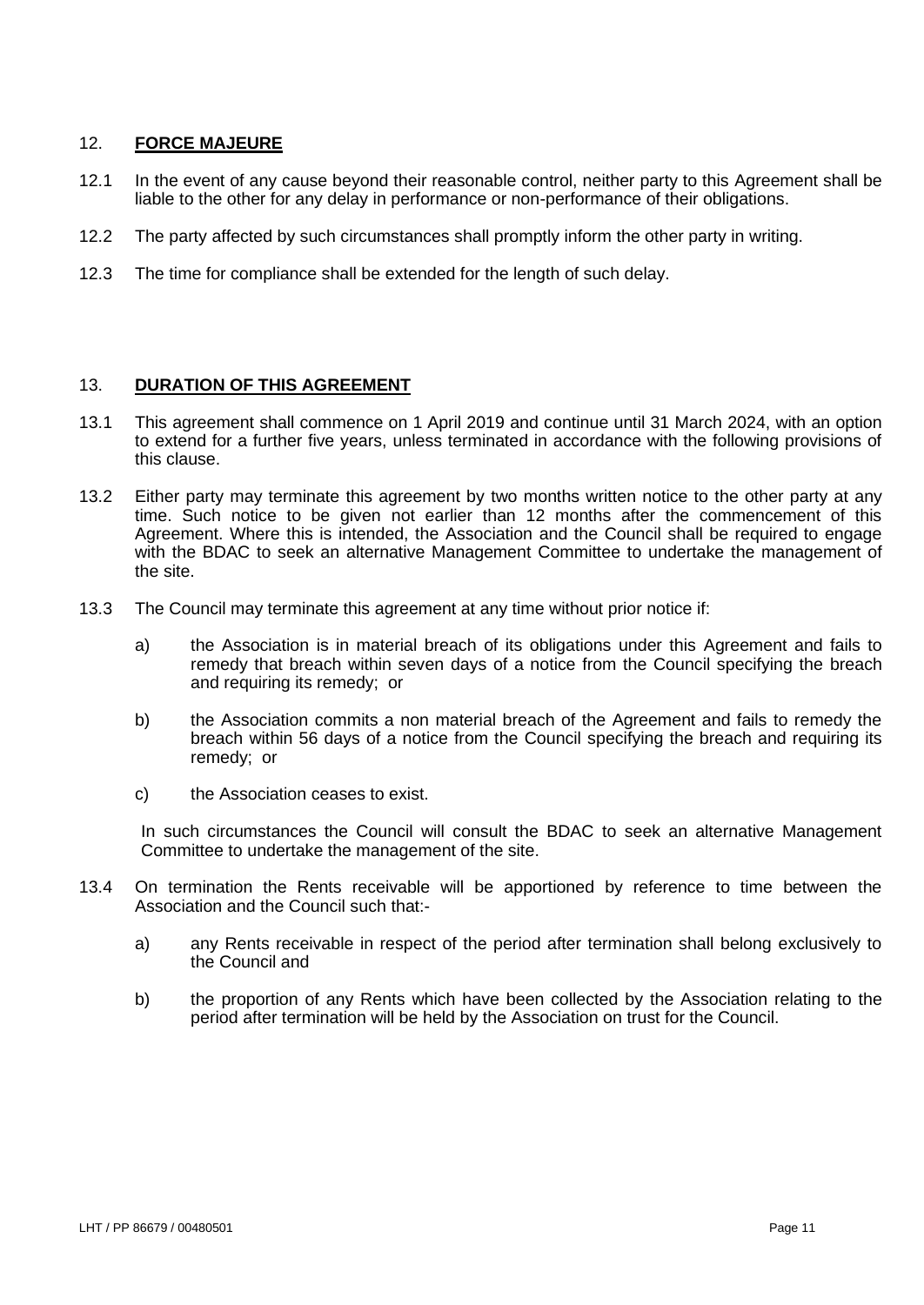#### 14. **HEALTH AND SAFETY**

The Association shall take all reasonable steps to :

- 14.1 be responsible for compliance with the Health and Safety at Work etc Act 1974, Management of Health at Work Regulations 1999, Control of Pesticides Regulations 1986 and any codes of practice issued there under with regard to the maintenance and management of the Site. This includes arrangements for assessing risks and where hazards are identified taking appropriate steps to safeguard the health and safety of plot holders and other persons. Significant safety hazards arising from defects in pathways roadways and communal areas must be reported to the Council's nominated officer without delay.
- 14.2 report to the Allotments Officer by telephone ALL accidents which occur on the Site where a person/s suffers serious injury (requiring hospital treatment) or any incident resulting in loss or damage. A current Accident Book compliant with the General Data Protection Regulation must be maintained for every site and replaced as necessary by the Association.
- 14.3 where pesticides are stored in the Shed ensure that only pesticides approved by the Department for Environment, Food and Rural Affairs (DEFRA) for amenity horticulture are stored on the Site. Minimum quantities only shall be stored in an appropriate locked container designed for pesticide storage. Any identified use of banned products by tenants should be reported to the Allotment Officer immediately.
- 14.4 **not** carry out any alterations to the 230 volt mains electrical supply on the Site. In the use of extension cables outside buildings for temporary equipment (such as electric flymos) the supply must be protected by an earth leakage circuit breaker (E.L.C.B.).
- 14.5 ensure that the Site is maintained in a clean and tidy condition with any accumulation of rubbish being collected and disposed of in an approved manner.
- 14.6 be responsible for co-ordinating health and safety management of the Site. Members of the Committee will attend risk assessment training provided by the Council from time to time. Arrangements will be made for the Council's nominated officer to liaise with the Committee on health and safety inspections and matters arising from annual risk assessment inspections.
- 14.7 be responsible for ensuring that any volunteers who are providing services are approved by them and have appropriate Health and Safety provisions and are covered under appropriate insurance.
- 14.8 exercise a duty of care to everyone entering and using the Site including visitors trespassers and tenants.
- 14.9 be responsible for appointing contractors, checking for Public Liability insurance, monitoring work quality, ensuring that appropriate health and safety measures are followed, rectifying faults, settling invoices and rectifying any damage caused by the works (or compensation to third parties).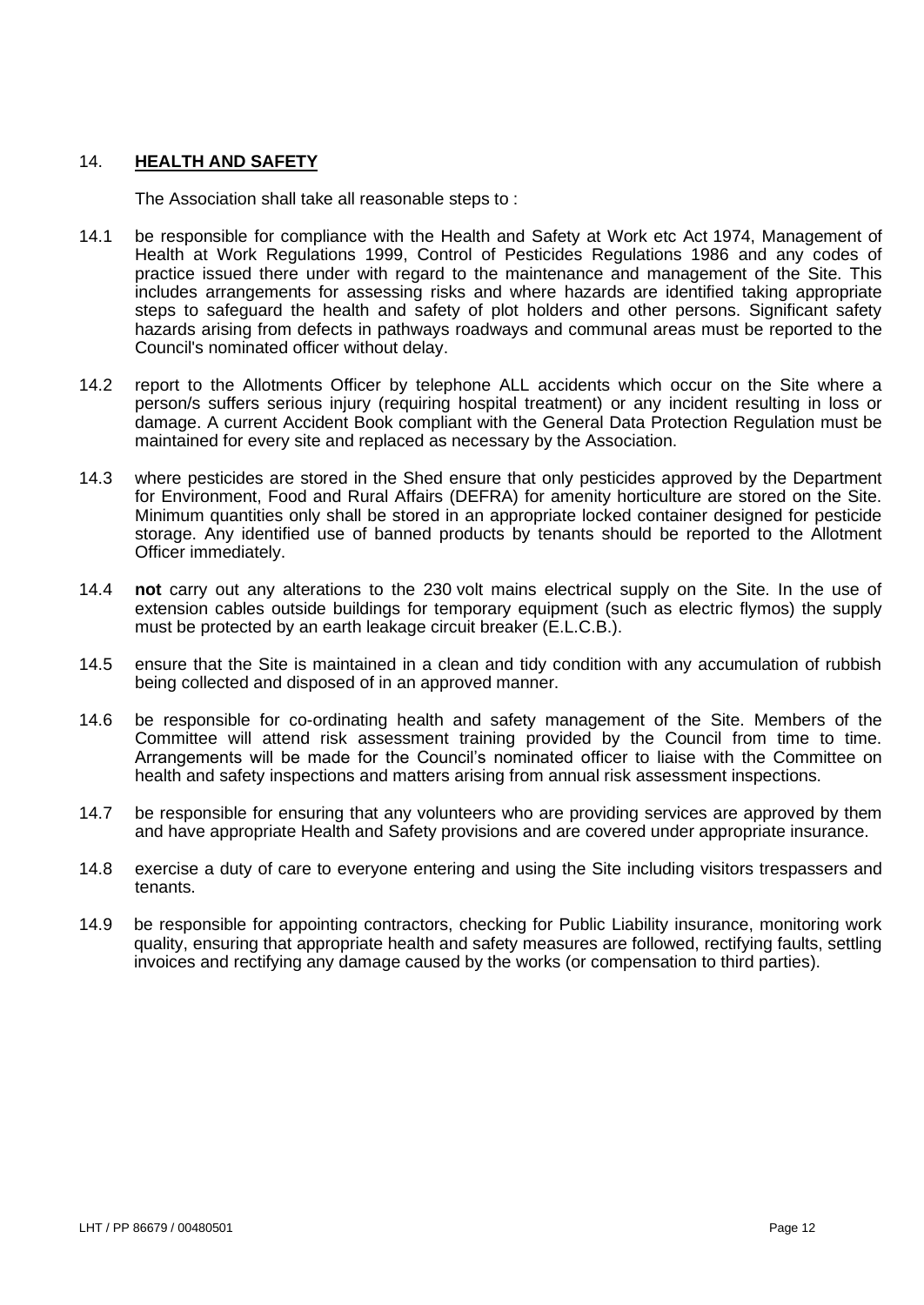## 15. **HORTICULTURAL MAINTENANCE WORKS**

15.1 The Council shall have a programme of maintenance for horticultural features and shall furnish the Association with a copy of the Plan and Bill of Quantities relating to its Site and with copies of any amendments thereto. Under sub-clause 4.24 the Association shall monitor and report performance each period on a form provided by the Council.

## 16. **NOTICES**

- 16.1 Notices given by the Council may be signed by the Director of Neighbourhoods or any other duly authorised officer and shall be validly served if served on the Secretary. Chairman or Vice Chairman of the Association.
- 16.2 The persons signing this Agreement and any notified to the Council under clause 11.2 as new Committee members are to be treated as the Committee members unless and until their replacement is notified to the Council under Clause 11.2.
- 16.3 Notices to be served on the Council shall be validly served if addressed to the Assistant Director of Parks and Nature Conservation, c/o Kings Heath Park House, Kings Heath Park, Vicarage Road, Birmingham, B14 7TQ and signed on behalf of the Association by its Secretary and one other officer for the time being.
- 16.4 Notices may be served either personally or by first or second class or recorded delivery pre-paid Post and Notices served personally will be deemed to be received immediately after receipt. If served by first class post are deemed to be served the next working day after posting and if sent by second class post on the second day after posting.
- 16.5 Notices to be served on the Association shall be validly served if sent to the address provided in this Agreement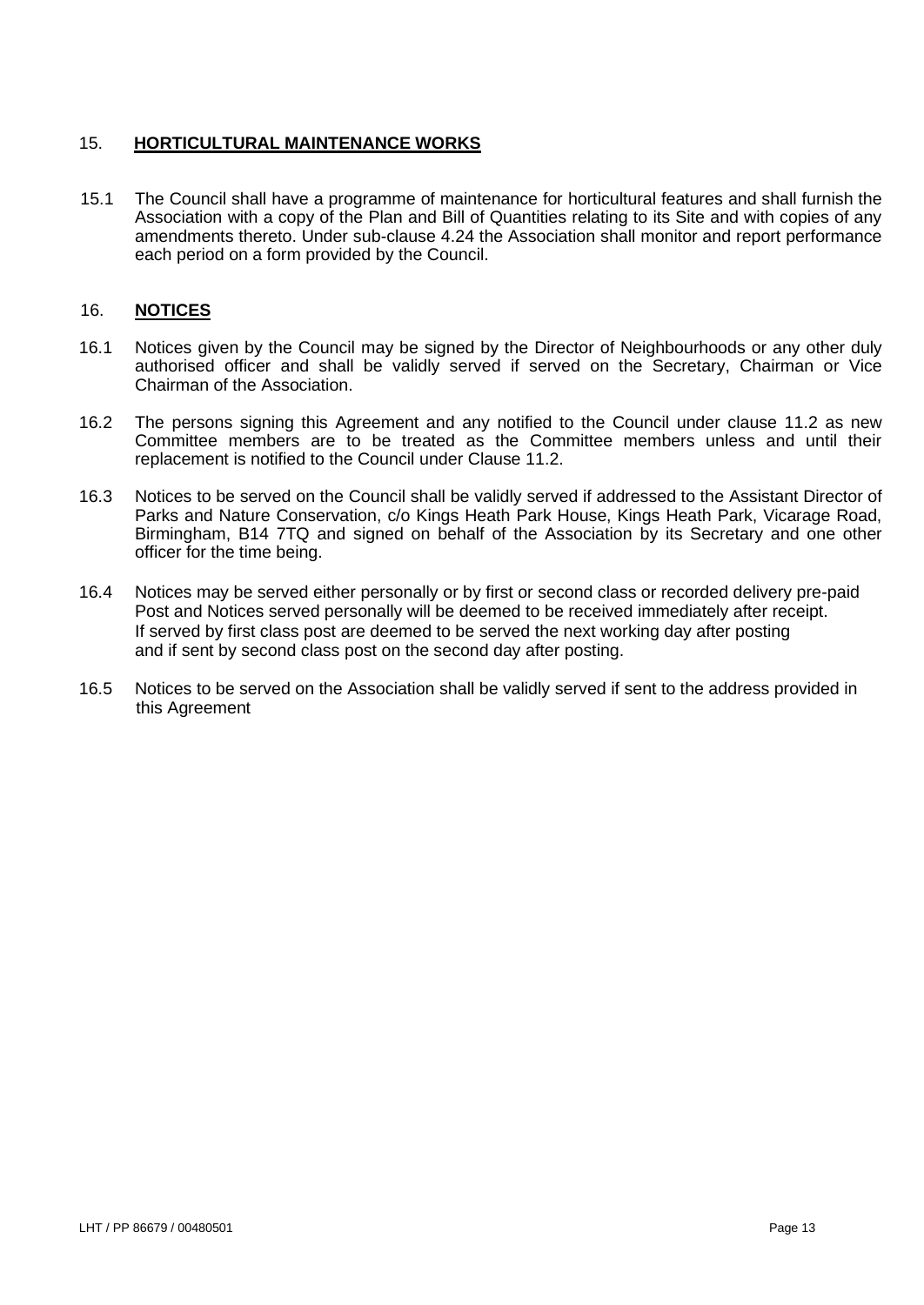Signed as a Deed by (name) For and on behalf of the (……..) Association

……………………………

In the presence of

………………………… Signature of witness

………………………… Name of Witness

…………………….

……………………. …………………….

Address of Witness

………………………… Occupation of Witness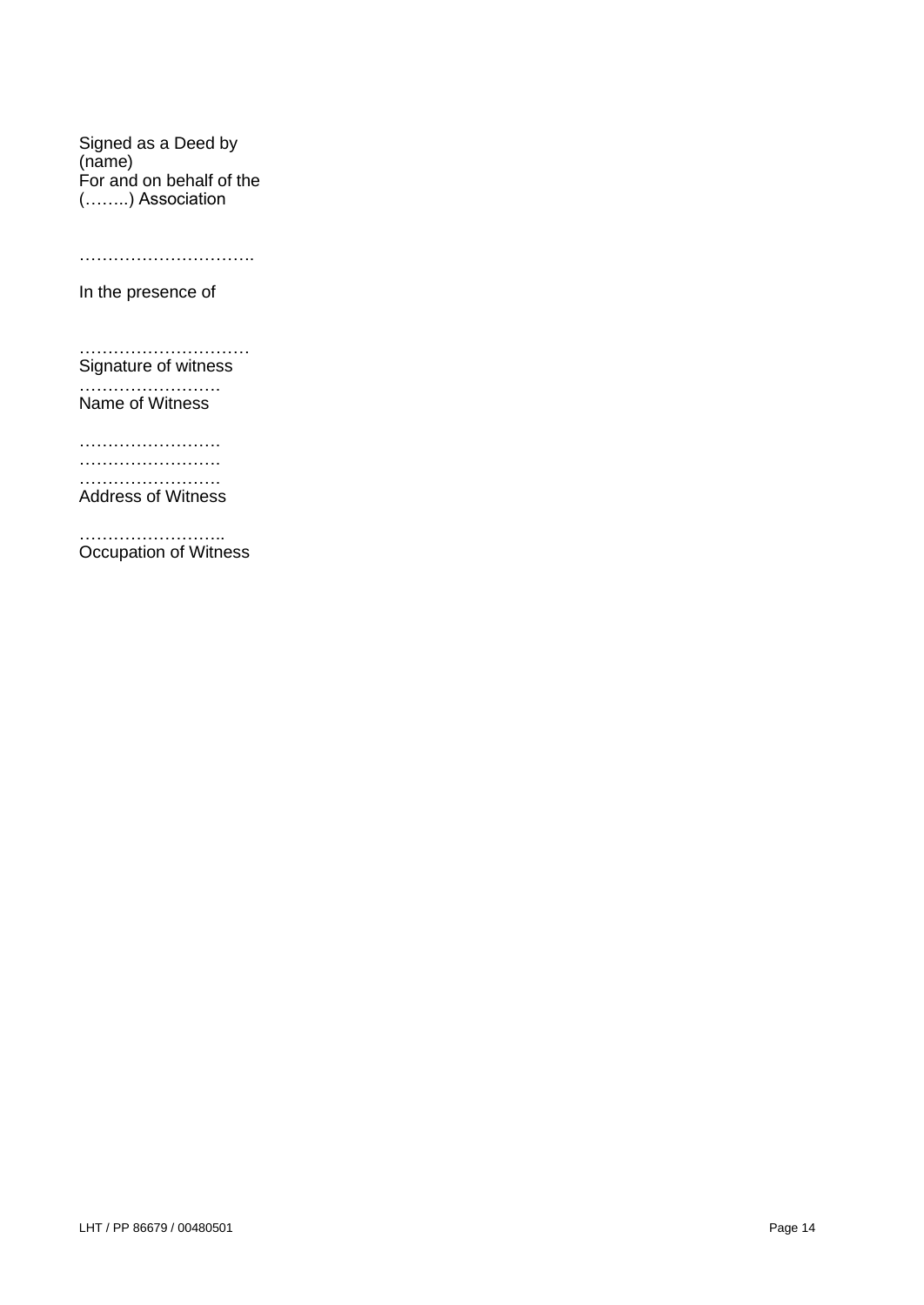# **SCHEDULE 1**

# **Members of the Committee**

Name Address